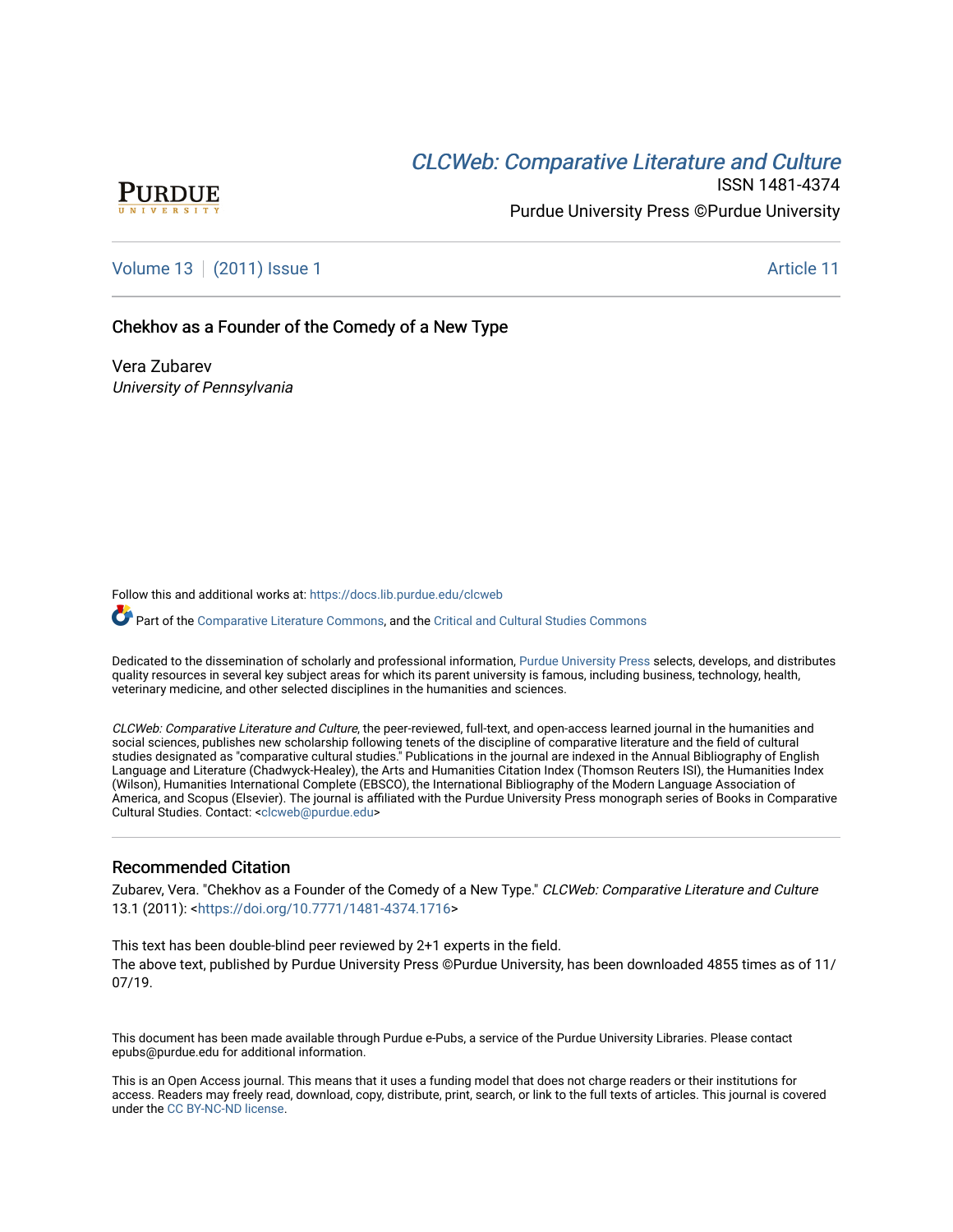UNIVERSITY PRESS <http://www.thepress.purdue.edu>

**PURDUE** 



ISSN 1481-4374 <http://docs.lib.purdue.edu/clcweb> Purdue University Press ©Purdue University

CLCWeb: Comparative Literature and Culture, the peer-reviewed, full-text, and open-access learned journal in the humanities and social sciences, publishes new scholarship following tenets of the discipline of comparative literature and the field of cultural studies designated as "comparative cultural studies." In addition to the publication of articles, the journal publishes review articles of scholarly books and publishes research material in its Library Series. Publications in the journal are indexed in the Annual Bibliography of English Language and Literature (Chadwyck-Healey), the Arts and Humanities Citation Index (Thomson Reuters ISI), the Humanities Index (Wilson), Humanities International Complete (EBSCO), the International Bibliography of the Modern Language Association of America, and Scopus (Elsevier). The journal is affiliated with the Purdue University Press monograph series of Books in Comparative Cultural Studies. Contact: <clcweb@purdue.edu>

#### Volume 13 Issue 1 (March 2011) Article 11 Vera Zubarev, "Chekhov as a Founder of the Comedy of a New Type" <http://docs.lib.purdue.edu/clcweb/vol13/iss1/11>

Contents of CLCWeb: Comparative Literature and Culture 13.1 (2011) <http://docs.lib.purdue.edu/clcweb/vol13/iss1/>

Abstract: In her article "Chekhov as a Founder of the Comedy of a New Type" Vera Zubarev discusses Chekhov's innovations within the framework of general systems thinking and the predispositioning theory. To this end, the notion of the positional style is used as a subject of systems analysis. Zubarev postulates that Chekhov's innovative style signified a new era of thinking now known as systems thinking. The main principles of the style correspond to those offered by the positional style in chess speedily developed at the time Chekhov worked on his stories and plays. Chekhov's reconstruction of the comedic genre had nothing to do with a simple recombination of the known dramatic genres. It was rather a new approach to the notion of the dramatic from the point of view of the characters' potentials and predisposition. Chekhov's comedy of a new type appeared as a result of his development of the positional style that posed questions regarding the degree of strength and richness of the system formed by the characters. Although Chekhov did not conceptualize his style, he made some considerable analytical remarks which suggest his innovative thing.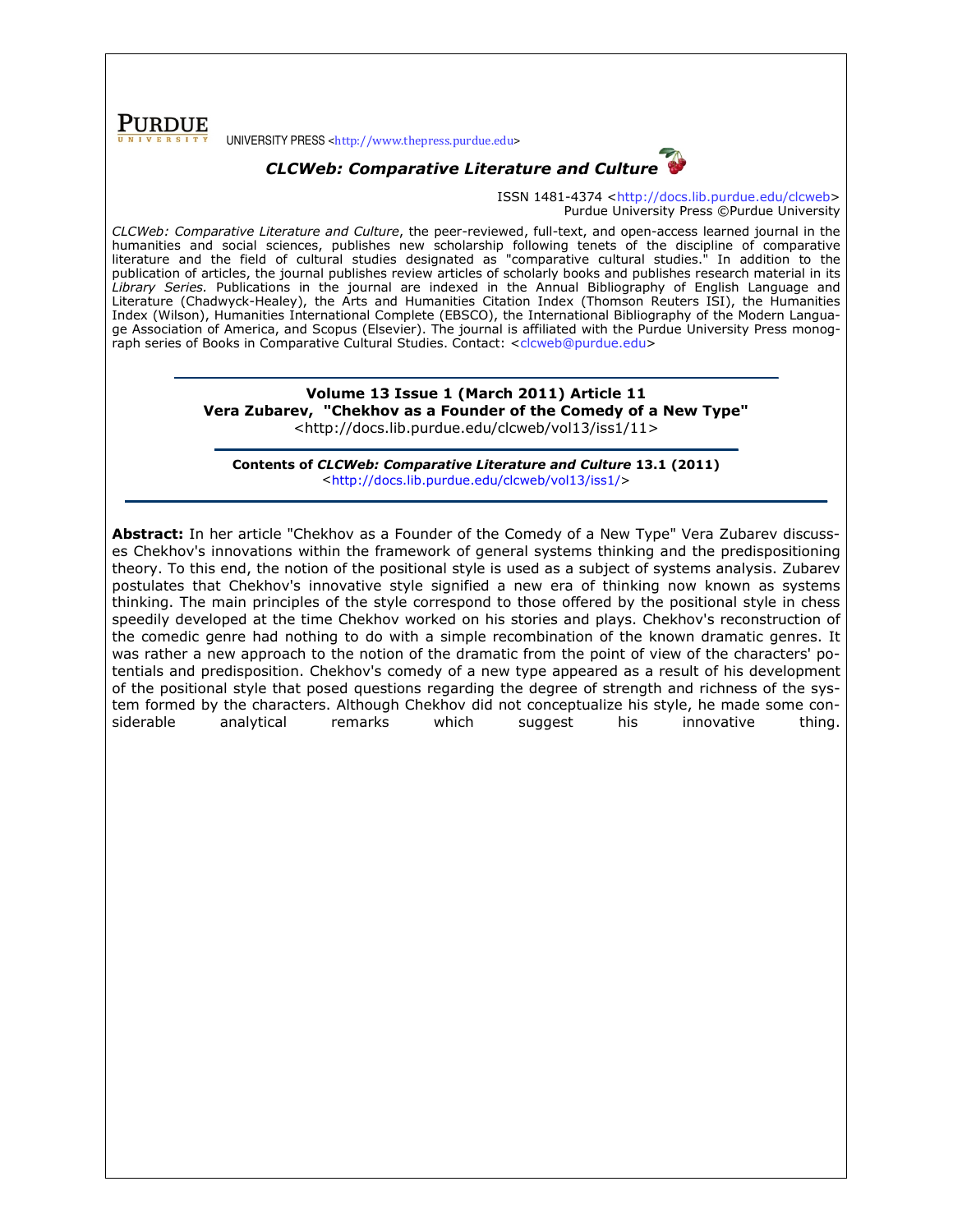## Vera ZUBAREV

#### Chekhov as a Founder of the Comedy of a New Type

It always remains a mystery how the same ideas and movements occur in sync in different fields, but the fact is, they do appear simultaneously often, although not always one may recognize instantly the similarity behind occurring paradigms. An example of such synchronicity is the fact that Chekhov's breakthrough in the field of the comedic genre coincided with another breakthrough — one in the field of chess, which also took place in the end of the nineteenth century at the time when Chekhov worked on his comedy of a new type. Chekhov's innovative style was larger than one may assume. It signified a new era of thinking, creating a solid background for the systems approach in days to come. Chekhov himself seemed to be a proponent of what is known today as systems thinking. In his letter to Suvorin (3 November 1888) he clearly stated that "with the help of the scientific method" one must "discover the common element" in "all the best works of art" and that finding "this universal something is necessary" (Pisma 3 54). In other words, he outlines the importance of finding isomorphism while approaching diversity. The literary style he introduced had "the common element" with that proposed in chess by Wilhelm Steinitz, a chess writer, theoretician, and the first undisputed world chess champion 1886-1894. Later the style became a subject for new theories in various fields, including general systems thinking, and specifically, Aron Katsenelinboigen's predispositioning theory (on systems theory with regard to the study of literature and culture, see, e.g., Schmidt; Tötösy de Zepetnek).

Chekhov made an essential reconstruction of the comedic genre, not a simple recombination of known dramatic genres as critics often argue, sometimes defining his plays as tragicomedies (see, e.g., Fadeeva), satirical drama (see, e.g., Senelick,), melodrama (see, e.g., Kirk), drama (see, e.g., Lucas,), and sometimes "a burlesque, a travesty in its self-referential game" (Senderovich 35). Chekhov's comedy was innovative for the reasons of first, he elaborated the positional style of writing; second, he switched the focus in comedy from the external features (laughter, survival, and chance) to the internal (the characters' potentials), and third, he introduced a quasi-strong potential of characters, thus, highlighting the question of the integration of a strong part and a weak whole. The segmental strength of characters' potentials forms the core of his quasi-drama. Features of this new type of comedy exhibit strong and isolated characteristics which may mislead into thinking that their potential is relatively strong. It would therefore be a mistake to attempt comprehending Chekhov's innovations within the traditional — Aristotelian — framework of the genre of drama. The Aristotelian school has never inquired into the character's inner structure. Its approach has been solely based on behaviorism (on this, see Ulea [Zubarev] 12). In the Aristotelian concept, the plot reveals the character through action, focusing on behavior rather than potential and predisposition. Perhaps such an approach was sufficient for traditional comedies or tragedies, but it clarifies nothing regarding contemporary tendencies. And it is not a matter of new developments of the dramatic genre but a matter of underdevelopment of the existing theoretical approach. It is certainly not writers, but theoreticians who overlooked the role of the characters' potential in the formation of the drama.

The rise of Chekhov's comedy had coincided in time with the appearance of the positional style in the game of chess. It is precisely at that time that the chess world was shaken by a new way of playing chess. At first, it was ridiculed and criticized because of its "inert" and "cowardly" nature which deprived the game of sparkling attacks and spectacular collisions inherent in the prevailing combinational style. The mainstream style that excited the viewers consisted of offensives, crafty combinations and a constant preparedness of the players to pounce upon the opponent's king, wiping out all obstacles in their way and stopping at nothing. In his book on aesthetics, Vladimir Volkenstein compares the combinational style in chess to the level of drama, with sharp collisions, peripeteia, and adventures (Volkenstein 42-47). On the contrary, the positional style is described as something boring, dull, and inert. Chess masters raised their eyebrows at the slowly developing positional moves on the chess board. And so did Chekhov's critics who didn't know how to appreciate his leisurely developing narrative with no sparkling conflicts (about critics' reactions to Chekhov's works see Chudakov, Poetika Chekhova). His innovations were well received by neither directors nor theatergoers. The nineteenthcentury critic, N.A. Dobroliubov, made valuable suggestions for writers of how to keep the audience interested: "to make a deep, all-consuming long-term impression on your reader … you should intro-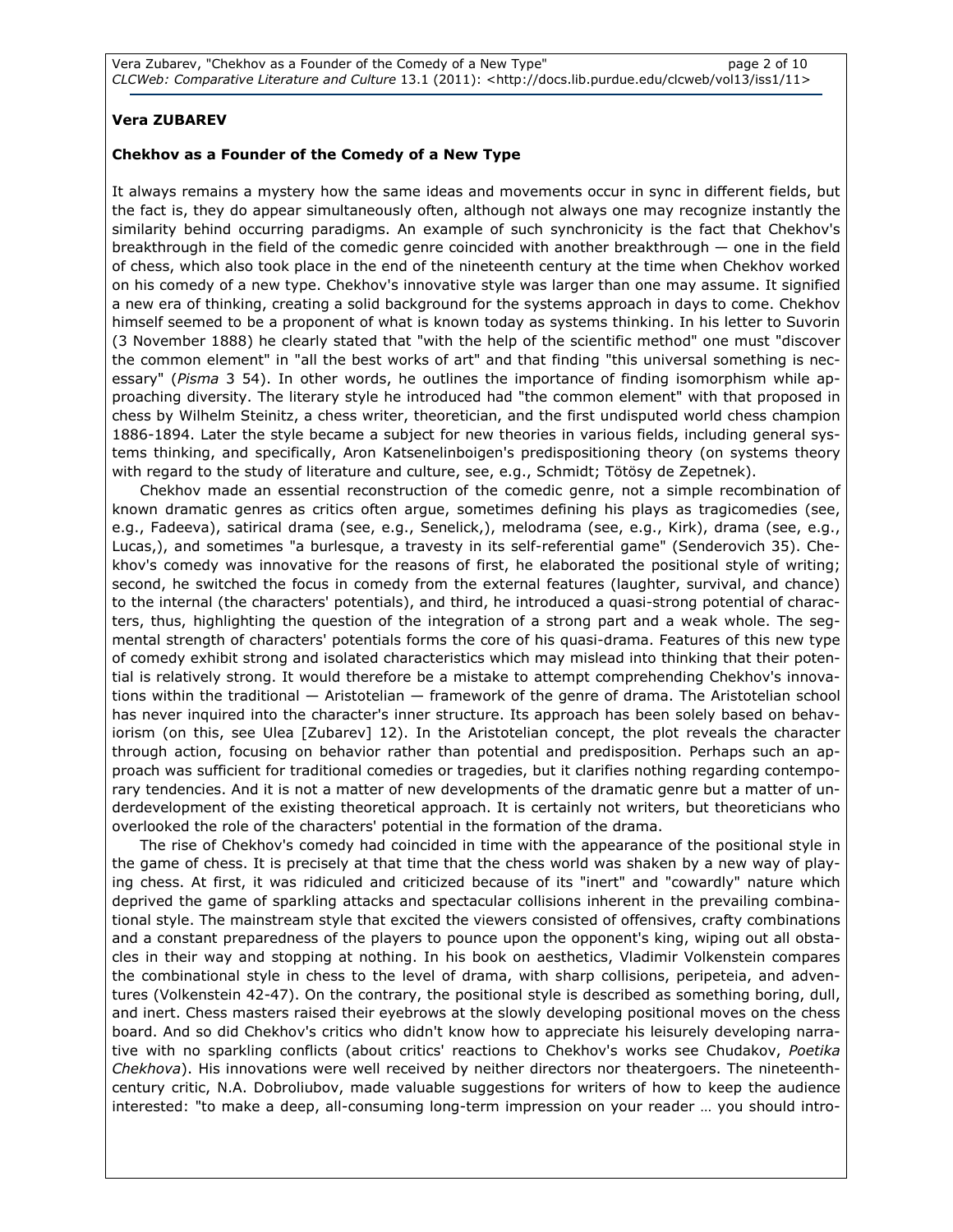duce more action, more life, dramatic effects  $-$  use the lyrical as little as possible and nothing, absolutely nothing oratorical!" (<http://az.lib.ru/d/dobroljubow\_n\_a/text\_0460.shtml>). Such an understanding of good literature was contrary to what Chekhov was doing.

What were the basic techniques of the positional style? In chess, the focus was on the step-bystep improvements of the position directed toward small advantages. The accumulation of those advantages was important for growing a future combination within the position; it was also a mighty antidote against the competitor's combinations and a great chance to survive unexpected outcomes. A German World Chess Champion for 27 years, mathematician, and philosopher, Emanuel Lasker, contrasted the positional "plan" with the combinational "idea," saying that "the idea has a point which surprises, which changes at one blow the state of affairs; the plan has breadth and depth which are imposing and which, by slow, methodical building, give structure to the position" (167).

The distinctive features of Chekhov's narrative such as "sluggishly developing" plot-lines, "excessive," "unnecessary" "personages, episodes and details," "not connected with the main clashes" corresponded with those inherent in the positional style in chess: "The author's knotted several intrigues together, and the spectator is looking forward to seeing the denouement, but, instead, Chekhov's characters begin to play lotto! … The spectator is eager to know what is going to happen, but they still keep playing. After finishing the game, they leave to another room to drink tea" (The Seagull, Aleksandrovsky qtd. in Sochineniia 13 377). Unlike the plot-based combinational style of writing, whose main focus is on intrigues and clashes, the positional style in literature is characterized by the presence of digressions, descriptions, details, symbolism, and characters which do not link directly to the plot, but are mainly intended to create a predisposition. The plot usually plays an ancillary role in the positional work, and it rather resembles the positional plan than the combinational idea. Some of Chekhov's defenders, while admitting the lack of action in his plays, tried to justify his style by including his works in a character-based category: "Chekhov wanted to write a play of characters, not of action, and no one has the right to reproach him for that" (The Seagull, Gnedich gtd. in Sochineniia 13 382). However, Chekhov's plays did not match that category either, for his characters did not develop and there was no inner dynamics in them as it was typical for Tolstoy's or Dostoevsky's characters. Naturally, Chekhov paid a high price for being and outsider in the world craving for entertainments. All this was true for Steinitz as Lasker suggested: "The world did not comprehend how much Steinitz had given it; even chess players did not comprehend it. And yet his thought was revolutionary" (189).

The positional style was invented as an antidote for uncertainty; it was focused on the improvements of the current position in the face of the unknown future. Indeterministic by nature, the artistic system deals with uncertainty on a daily basis. The artist has no certainty regarding where his Muse would lead him, as it happened with Tolstoy who wanted to write a novel about Decembrists, but ended up with War and Piece. The two basic styles in chess correspond to the two basic types of literature. The combinational style is a foundation of mainstream literature that tends to lead its reader from the artistic uncertainty to the artistic certainty. On the contrary, the positional style is directed toward the advanced stage of the artistic uncertainty that is characterized by polysemanticism of extensive details, descriptions, digressions, open endings, and the like (Katsenelinboigen defined this stage in systems development as an advanced predisposition). Readers may speculate forever regarding the meaning of the seagull in Chekhov's play, but they will tell unambiguously what the meaning of the speckled band from Conan Doyle's story is.

Not only had Chekhov elaborated the positional style of his own writing, but he also introduced the idea of the two styles in The Seagull by depicting a belletrist, Trigorin, and a young writer, Treplev. Irina Rodnianskaia distinguishes between a belletrist and a serious writer in terms which, as she agreed, correspond to the idea of positional and combinational style of writing. A work of a belletrist is a well-designed literary product with details "exact and computed" (387), which are intended to produce a premeditated clash (combination), using "programming" as its main method (Katsenelinboigen 27). Such is Trigorin whose skillful writing is conditioned by the reader's demand. As Treplev complains, "Now Trigorin has a technique, it's easy for him" (Four Plays 85). True, Trigorin's devices are masterful, but it is not so much his talent just the fact that he is an artisan, not the artist: the reader dictates to him the intent and he skillfully crafts it. No wonder his success is accompanied by the sense of bitterness and the lack of freedom. On the contrary, "the artist's intent comes from his strivings to comprehend his own initial ideas" (Rodnianskaia 1 402). Full of polisemantic symbolism,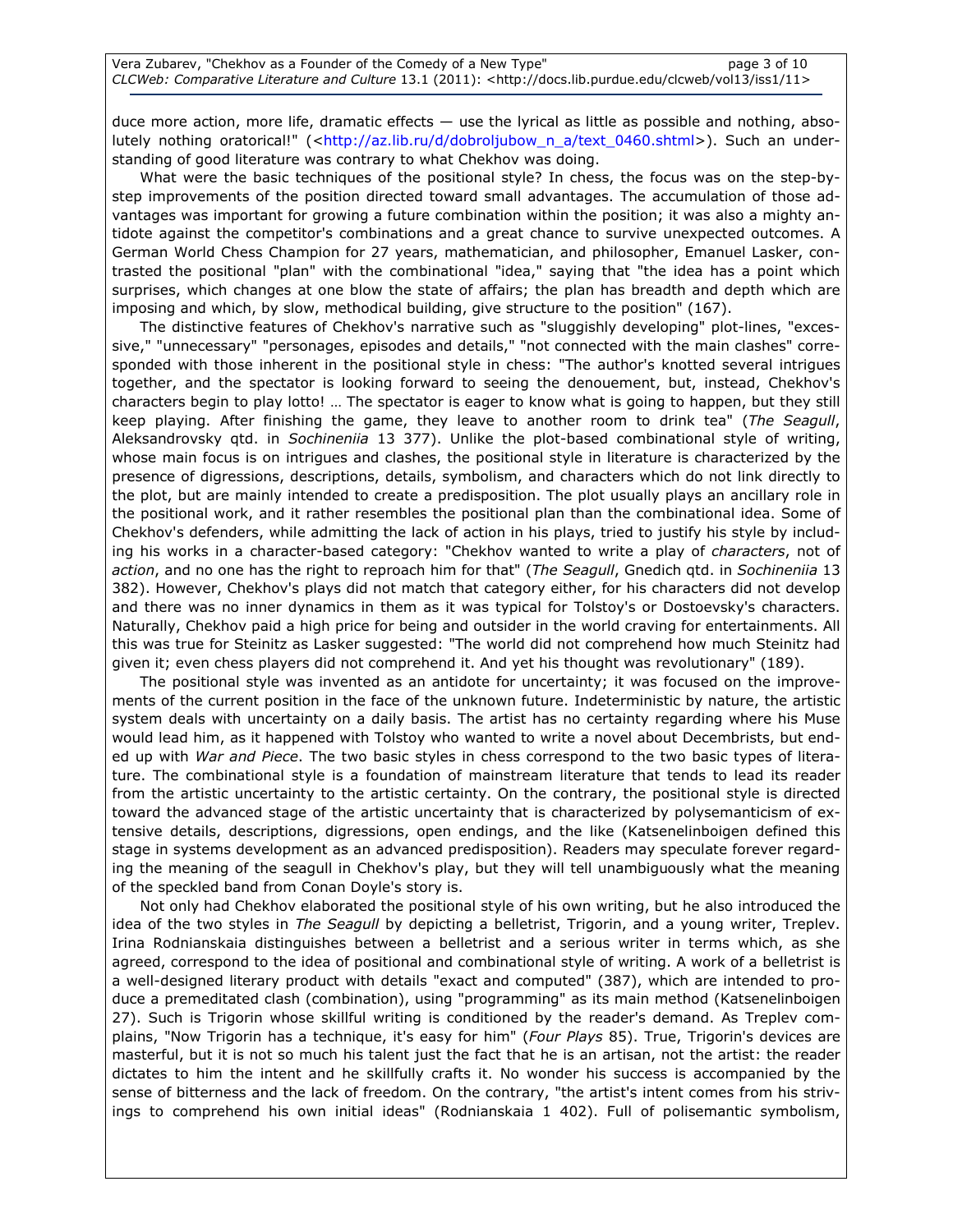Treplev's play exhibits its positional qualities which can be hardly exhausted by one single interpretation. Critics often compare Treplev's play to that of Hamlet, but the difference is that Hamlet's play belongs to the applied art: this is a combinational way of getting confession from the "villains." Hamlet's task is not even close to Treplev's aesthetic goals which he formulates as a creation of "new forms." Arkadina, of course, sees it otherwise: in her mind the play has "revenge" as its subtext. But what to expect from one who belongs to the "art-on-demand" world? People of her circle are incapable of understanding reasons other than pragmatic. A sensitive spectator like Dorn can instantly feel and appreciate Treplev's sincere attempt to implement his artistic manifesto. Unfortunately the quasistrong potential of Treplev's character doesn't allow him to withstand pressure of the artisans' world and so he fails.

The positional style in literature and chess did not appear out of nowhere. Both Chekhov and Steinitz had their talented predecessors. But they systematically developed the tendencies which existed before them. Gary Saul Morson praised the positional style of Tolstoy's writings in which "the unnecessary is necessary, the radically insignificant is radically significant" (Hidden in Plain View 147). The same can be said about works of Dostoyevsky and Gogol. However, Chekhov moved away from Gogol's coloring, Dostoyevsky's passions and Tolstoy's self-consciousness. He made the world of his characters unremarkable, mediocre, lacking events, and, therefore, expressly positional: "You can't immerse in his story as you plunge into Tolstoy's 'stream of life' that carries you away in no time and before you notice 'the current' pushes you back. He [Chekhov], on the contrary, requires from the reader well-trained attention, skills and qualification, not self-forgetfulness" (Rodnianskaia 1 443). True, such literature is not for entertainment, and the meaning of the positional style belongs to philosophical questions: the answer to it cannot be done from the point of view of a commoner who is convinced that the outcome determines everything, thus, missing the fact that life is an endless process, and a success today may turn into Pyrrhic victory tomorrow. Great writers understand that; therefore, their works are focused on the characters' predisposition rather than plot. Just as King Pyrrhus, Nina Zarechnaia forces her way through, dreaming of becoming someone famous. She wants to perform on a big stage, and live with Trigorin, "the famous writer." She succeeds in the beginning, her dreams do come true, although only half-way: she goes to Moscow, she gets an opportunity to perform on a small stage in Moscow area and Trigorin leaves Arkadina for her. Each step leads her to a victory, but in the end she loses everything at once. She returns to the estate for a moment, completely alone, having no friends, no supporters. No one cares about her, and, most importantly, she does not care about anyone either. Would Nina be able to reconsider her behavior in the same way? Judging by her predisposition, it is unlikely, but, still, the answer is in the eyes of the interpreter since the outcome is a point of departure, not the point of destination. In any case, one who focuses on combinations loses. The empty feeling often seizes the reader after the suspense is over.

In chess, the loss is even greater. The first world championship in the history of chess had become one of the most dramatic events of the nineteenth century. Holding its breath, watched the audience the match between the genius of the combinational game, Johannes Hermann Zukertort, a "Dumas père" of combinations and Wilhelm Steinitz, a mediocre combinational player. The match was like A Dreary Story versus Three Musketeers. Zukertort proved to be brilliant, daring, and aggressive. He "relied on combinations, and in that field he was a discoverer, a creative genius … His opponent, on the contrary, seemed to be nothing but mediocre, and yet — though Zuckertort had lost none of his faculty, he was unable to make use of it, the positions yielding no response to his passionate search for combinations. Steinitz seemed to have the mysterious capacity for divining combinations long before they were realizable on the board, to encourage combinations favorable to himself and to forestall those which were unfavorable. Thus Zukertort, the great discoverer, searched in vain, whereas Steinitz, rather a poor hand at combinations, was able to foresee them" (Lasker 190-91). The result was stunning: Zukertort lost with a great gap and after that his career was over. Steinitz demonstrated that for the positional player, Zukertort's sophisticated combinations were rather trivial. In the same way, the suspense in literature is perceived as a mere triviality by the positional writer and reader. Zukertort tried to comprehend how Steinitz was able to win by such a seemingly ineffective method, but he was unable to solve the riddle. He became seriously ill, and soon he died a comparatively young man without solving the puzzle. Perhaps, the same shock would have experienced Chekhov's rival, Ignatij Potapenko, one of the most fruitful Russian writers and dramatists, whose popularity in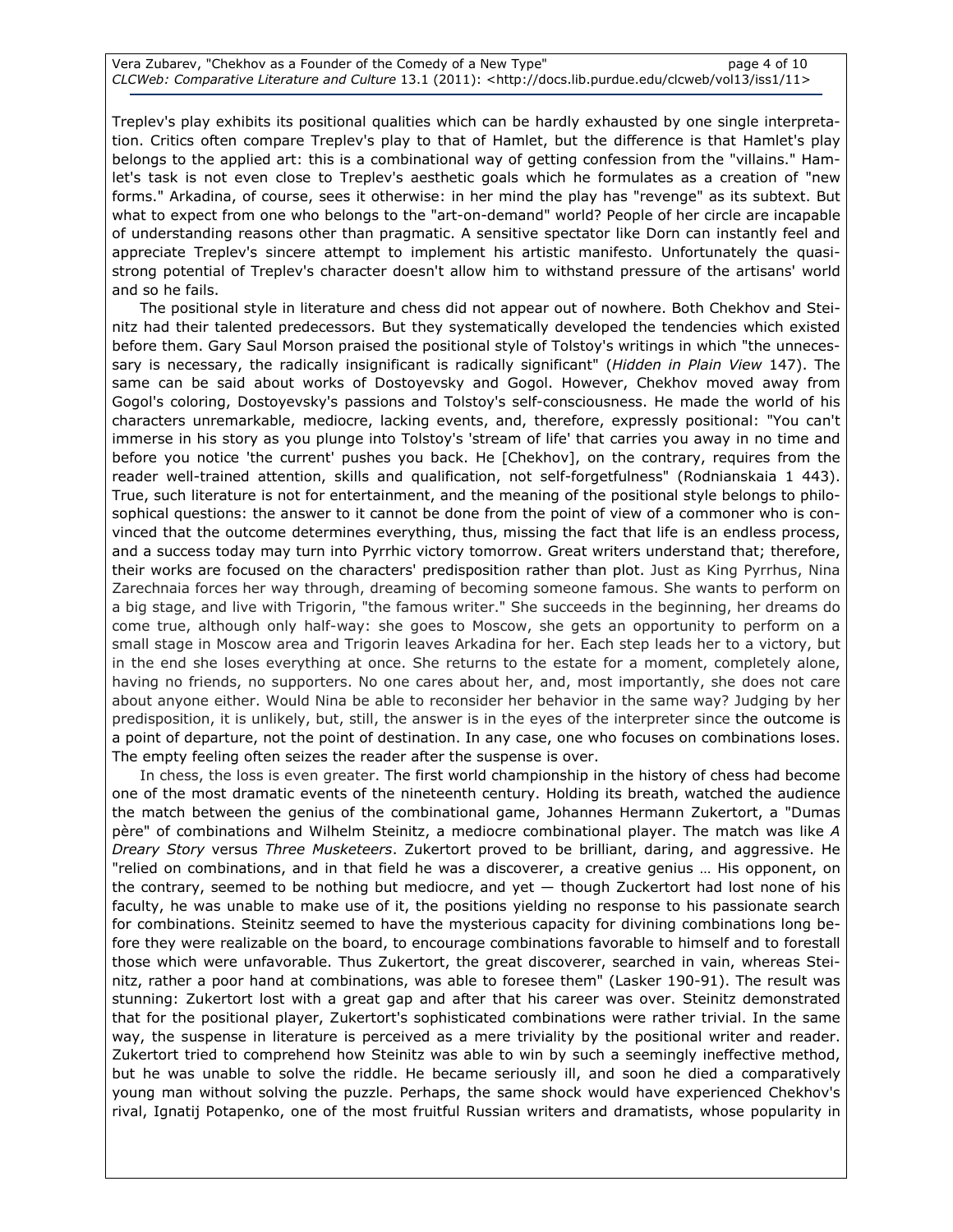1890s was even higher than that of Tolstoy. Had he known about his posthumous oblivion and Chekhov's everlasting success he would have probably joined Zukertort in grief.

In any case, had Chekhov's innovations been limited to the positional style it would have probably made his life easier. However, he moved even farther, making some additional improvements and claiming that his works were comedies. This eventually turned critics and viewers against him. Subtitled as comedy, The Seagull (1895) was an ignominious failure. Its premier took place in the Alexandrinsky theater on 17 October 1896. The next play, Uncle Vanya (1899), was a revised version of a comedy, The Wood Demon (1899). Chekhov did not define the genre of Uncle Vanya; instead, he simply wrote "scenes from the country life." The subtitle suggested the lowering of the dramatic tone of the play, but that gentle hint on comedy has been often overlooked. In 1901 he wrote another comedy, Three Sisters, claiming that it was vaudeville: "It turned out to be not drama, but comedy, sometimes even farce, and I am afraid that you will 'get it for that' from Vladimir Ivanovich," he wrote in a letter to Maria Alekseeva in 1903 (Pisma 11 248). It remains unclear as to when and how the subtitle "drama" appeared on the front page of the manuscript. The edited version prepared by Chekhov for publication in December 1900 had been hidden in Nemirovich-Danchenko's archives for many years. It was found only in 1954, about which an article was published in Literaturnaia gazeta (see Ulea [Zubarev] 115-16). The battle had been lost, but Chekhov did not give up. Working on his fourth major comedy, The Cherry Orchard (1904), he stated to Nemirovich-Danchenko that he was working on "comedy and in some places even farce," and this subtitle remained. "Oh, no, for the simple person it's a tragedy," Stanislavsky wrote to him. And then he added: "One who doesn't get it is a fool. This is my sincere conviction" (Chekhov qtd. in Stanislavsky, Sobranie 265-66). Stanislavsky was right: it was difficult to "get it" since Chekhov's style required a new theoretical explanation. The existed empirical approach equating the comic with the laughable was not enough to explain his pioneering ideas. Unfortunately, this approach still prevails in literary criticism. Although critics admit that comic theory "has received relatively little critical attention, far less than theories about more serious subjects" (Simon 12-13) and it "has been misdefined for two millennia" (Grawe 9) and thus the Aristotelian paradigm continues to be favored.

 The empirical approach increases the number of criteria and features, but it cannot present one with a holistic view. Werner Heisenberg recollected that Einstein "explained that what can be observed is really determined by the theory. He said, you cannot first know what can be observed, but you must first know a theory, or produce a theory, and then you can define what can be observed" (Heisenberg <http://www.aip.org/history/heisenberg/voice1.htm>). Likewise, Russel L. Ackoff, while explaining the core of the systems thinking, insisted that in systems thinking one should, first, identify the "containing whole" and only then see how all the properties could be explained "within the containing whole" (16). Unlike Steinitz, Chekhov did not conceptualize his style, but he made some considerable analytical remarks regarding the way his characters should be approached. In a letter to Suvorin (December 30, 1888), he performed a painstaking analysis of the characters of Ivanov, approaching them from the point of view of their segmental strength. He wrote: "This is how I understand my characters. Ivanov is a gentleman, a University man, and not remarkable in any way. He is excitable, hotheaded, easily carried away, honest and straightforward like most people of his class. He has lived on his estate and served on the Zemstvo" (Chekhov, Letters 111). As one can see, Chekhov starts his analysis with the character's strong features, but then he switches to the weak whole, scrupulously discussing all the characteristics, which affect its strength:

Disappointment, apathy, nervous limpness and exhaustion are the inevitable consequence of extreme excitability, and such excitability is extremely characteristic of our young people. Take literature. Take the present time … Socialism is one of the forms of this excitement. But where is socialism? You see it in Tihomirov's letter to the Tsar. The socialists are married and are criticizing the Zemstvo. Where is Liberalism? Mihailovsky himself says that all the labels have been mixed up now. And what are all the Russian enthusiasms worth? The war has wearied us, Bulgaria has wearied us till we can only be ironical about it. Zucchi has wearied us and so has the comic opera. Exhaustion (Dr. Bertensen will confirm this) finds expression not only in complaining or the sensation of boredom. The life of an over-tired man cannot be represented like this:

~~~~~~~~~~~~~~~~~~~~~~~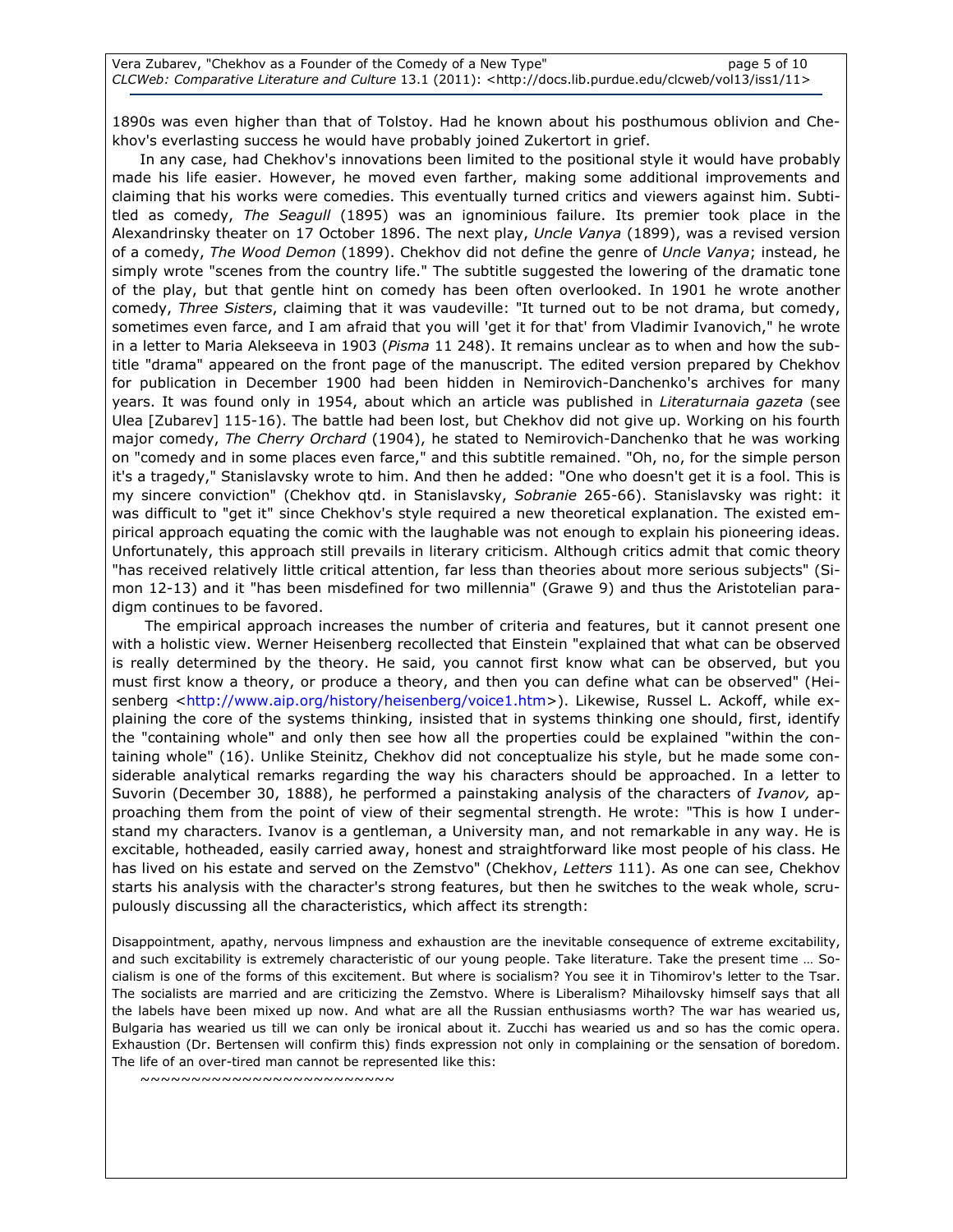Vera Zubarev, "Chekhov as a Founder of the Comedy of a New Type" page 6 of 10 CLCWeb: Comparative Literature and Culture 13.1 (2011): <http://docs.lib.purdue.edu/clcweb/vol13/iss1/11>

It is very unequal. Over-tired people never lose the capacity for becoming extremely excited, but cannot keep it up for long, and each excitement is followed by still greater apathy … Graphically, it could be represented like this:

~~~~~~  $\backslash$   $\sim$   $\sim$   $\sim$   $\sim$  $\setminus / \setminus \sim \sim \sim \sim \sim \sim$  $V \setminus / \setminus \sim$   $\sim$   $\sim$   $\sim$   $\sim$  $\setminus$  /  $\vee$  $\vee$ 

The fall, as you see, is not continuous but broken. Sasha declares her love and Ivanov cries out in ecstasy, "A new life!" — and next morning he believes in this new life as little as he does in spooks (the monologue in Act III.); his wife insults him, and, fearfully worked up and beside himself with anger, he flings a cruel insult at her. He is called a scoundrel. This is either fatal to his tottering brain, or stimulates him to a fresh paroxysm and he pronounces sentence on himself. (Chekhov, Letters 114-15)

Chekhov points out Ivanov's quasi-strong nature which hampers its progress. In the same way, he talks about his next character, Dr. Lvov:

Not to tire you out altogether I pass now to Dr. Lvov. He is the type of an honest, straightforward, hotheaded, but narrow and uncompromising man. Clever people say of such men: "He is stupid but his heart is in the right place." Anything like width of outlook or unreflecting feeling is foreign to Lvov. He is the embodiment of a programme, a walking tendency. He looks through a narrow frame at every person and event, he judges everything according to preconceived notions. Those who shout, "Make way for honest labour!" are an object of worship to him; those who do not shout it are scoundrels and exploiters. There is no middle. He has been brought up on Mihailov's [Translator's Note: The author of second-rate works inculcating civic virtue with a revolutionary bias] novels; at the theatre he has seen on the stage "new men," i.e., the exploiters and sons of our age, painted by the modern playwrights. He has stored it all up, and so much so, that when he reads "Rudin" he is sure to be asking himself, "Is Rudin a scoundrel or not?" Literature and the stage have so educated him that he approaches every character in real life and in fiction with this question... It is not enough for him that all men are sinners. He wants saints and villains! He was prejudiced before he came to the district. He at once classed all the rich peasants as exploiters, and Ivanov, whom he could not understand, as a scoundrel. Why, the man has a sick wife and he goes to see a rich lady neighbour — of course he is a scoundrel! It is obvious that he is killing his wife in order to marry an heiress. Lvov is honest and straightforward, and he blurts out the truth without sparing himself. If necessary, he will throw a bomb at a carriage, give a school inspector a blow in the face, or call a man a scoundrel. He will not stop at anything. He never feels remorse — it is his mission as "an honest worker" to fight "the powers of darkness"! Such people are useful, and are for the most part attractive. To caricature them, even in the interests of the play, is unfair and, indeed, unnecessary. True, a caricature is more striking, and therefore easier to understand, but it is better to put your colour on too faint than too strong. (Chekhov, Letters 116-17)

Chekhov understood that for some, such types would be attractive simply because their own perception is "segmental." Still, he was against caricature because it kills the dialectical interaction between the part and the whole by making the potential homogenous. Chekhov's goal, however, was to show that his character was composed from heterogeneous characteristics, which made its potential quasistrong, not ridiculously weak. The degree of strength of the character's potential is measured by the degree of its influence on its own environment. The influence on the reader/spectator should not be taken into account. The reader's feelings and reactions whether it's laughter or tears or indifference do not determine the type of the character's potential and, accordingly, the type of the dramatic genre. Human reactions should be a part of a psychological research, not literary theory. The writer has no way of knowing how his reader would react to a character's trials. While forming his characters' potentials, he, therefore, focuses on the character's interaction with its environment to reveal better its potential. It is not only the character's life, but his death as well that suggests the degree of its influential strength. Deaths of Romeo and Juliet had a tremendous impact on their society that decided to reconcile. On the contrary, Treplev's death in The Seagull would hardly change the lifestyle of his friends and relatives. Not once critics reproached Chekhov for the inclusion of the "unnecessary" scenes in his plays. To this belongs the scene of the quarrel between Arkadina and Treplev in the third act.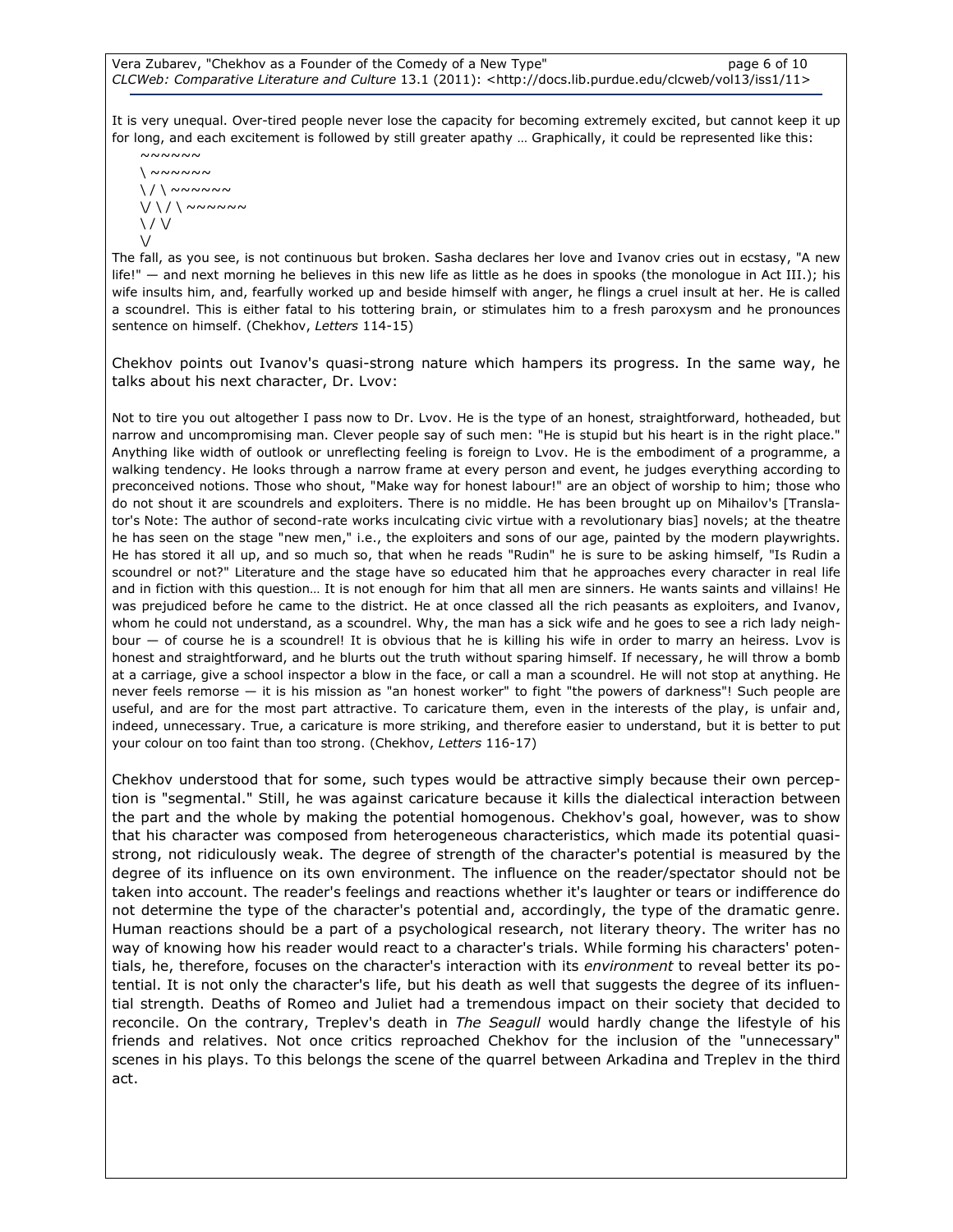Vera Zubarev, "Chekhov as a Founder of the Comedy of a New Type" example 2 of 10 CLCWeb: Comparative Literature and Culture 13.1 (2011): <http://docs.lib.purdue.edu/clcweb/vol13/iss1/11>

Critics considered it redundant and suggested to remove it along with the first suicide attempt. The attempt, however, revealed how little his life meant to his closest circle. Neither his mother, nor his beloved were willing to reconsider their attitude. Even seeing the wound so closely didn't stop Arkadina from making humiliating remarks. It was no better with Nina who continued flirting with his Trigorin. This only suggests that the aftermath of Trepev's suicide would not be grim. In fact, the suicide is followed by Dorn's remark that a small bottle of ether has exploded and most likely, Treplev will evaporate from the memory the same way. Every Chekhovian character should be approached using the technique generously offered by Chekhov in his letter to Suvorin. Only such a unity of analysis and synthesis may shed light on the quasi-dramatic nature of Chekhovian intelligentsia that has love for philosophizing and often makes fiery speeches against slavery, discrimination, wars, and the like, but in actuality, it just repeats some popular slogans. The question of what one should primarily take into account in analyzing such characters has been debated for decades; some critics say that Chekhovian characters must be judged by their actions; others insist that words are more important. Neither should be ignored, but both could be misleading since they are aspects of behaviorism that does not allow one to penetrate deeply into characters' motivations and psychology.

It is important to understand who is talking, not only what is being said, and who is acting, not only what kind of action is being performed. For that, one should refer to the character's potential. The study of the potential includes characters' decision making, values, ability to set goals, energy, willpower, and everything else that may not be revealed explicitly in the text. During her short secret visit of the estate, Nina in The Seagull proclaims that she is "a true actress now" (Four Plays 88) "Still, she had talent, didn't she?" Dorn asks Treplev who has difficulty answering with certainty. (Four Plays 80) Naturally, there is no "yes" or "no" answer to it; rather, it is the degree of talent that should be discussed, instead. Later Nina utters that now she understands that for the creator the most important thing is "not the glory," but "the strength to endure. The strength to gear your cross, to have faith" (Four Plays 88). This seems to be just another melodramatic act to Nina's taste, her "benefit performance" in front of her only spectator. It does not mean that she is insincere. She falls to the category of quickly ignited, histrionic characters which tend to enact something "grand and dramatic" (Morson, "Sonya's Wisdom" 69). Therefore it would be a simplification to treat her as a caricature. She is a quasi-dramatic heroine whose strong sides are not strong enough to change the weak whole. Another character, Dymov in the The Grasshopper does not say much about himself. He is modest and he does more than he says. His deeds, including his selfless sacrifice in the end, may make him a martyr in the eyes of a "simple reader." However, his last name that is derived from  $dym$  (smoke), suggests his quasi-strong potential.

The names of Chekhovian characters play roles similar to those of chessmen. The "established magnitude" of the unconditional valuations of the chess pieces "are: queen 9, rook 5, bishop 3, knight 3, and pawn 1" (Katsenelinboigen 54). The unconditional weight of chessmen was computed by Henry Taylor (1876). Without going into details, the analytical procedure computed "the number of safe checks … that piece can make given the position of the black king" (Katsenelinboigen 54) and it was solely based on the rules of interaction between a piece and the opponent's king. Like chessmen, Chekhovian characters also interact with "the king" that is its Majesty Eternity: their names/last names convey their bearers' abilities to leave traces in society. Chessmen names are designed to bring one's immediate attention to their unconditional importance that differs from king to pawn. Analogously, Chekhovian names often give a first approximation about the "containing whole" — its magnitude in terms of unconditional valuations. If the containing whole is a smoke then everything else should be considered through the knowledge of it in order to avoid delusions regarding its strength. Characters' conditional value is conveyed through concrete episodes likewise the conditional value of chessmen is measured with regard to their position in game. The peculiarity of Chekhov's comedy is that he endowed his protagonists with relatively good conditional weights and low unconditional ones. In order to have a holistic view of the character one should compare the two weights.

For example, the gestalt of "smoke" in Dymov's last name is associated naturally with evaporation and vanishing. This must be taken into account while approaching Dymov's potential and predisposition. The external analysis would suggest that Dymov fell a victim of his predator-wife; the internal analysis would prove that he fell a victim of his own primitivism. First of all, his underestimation of the role of art as a necessary part of one's general education, affects negatively his psychological insight,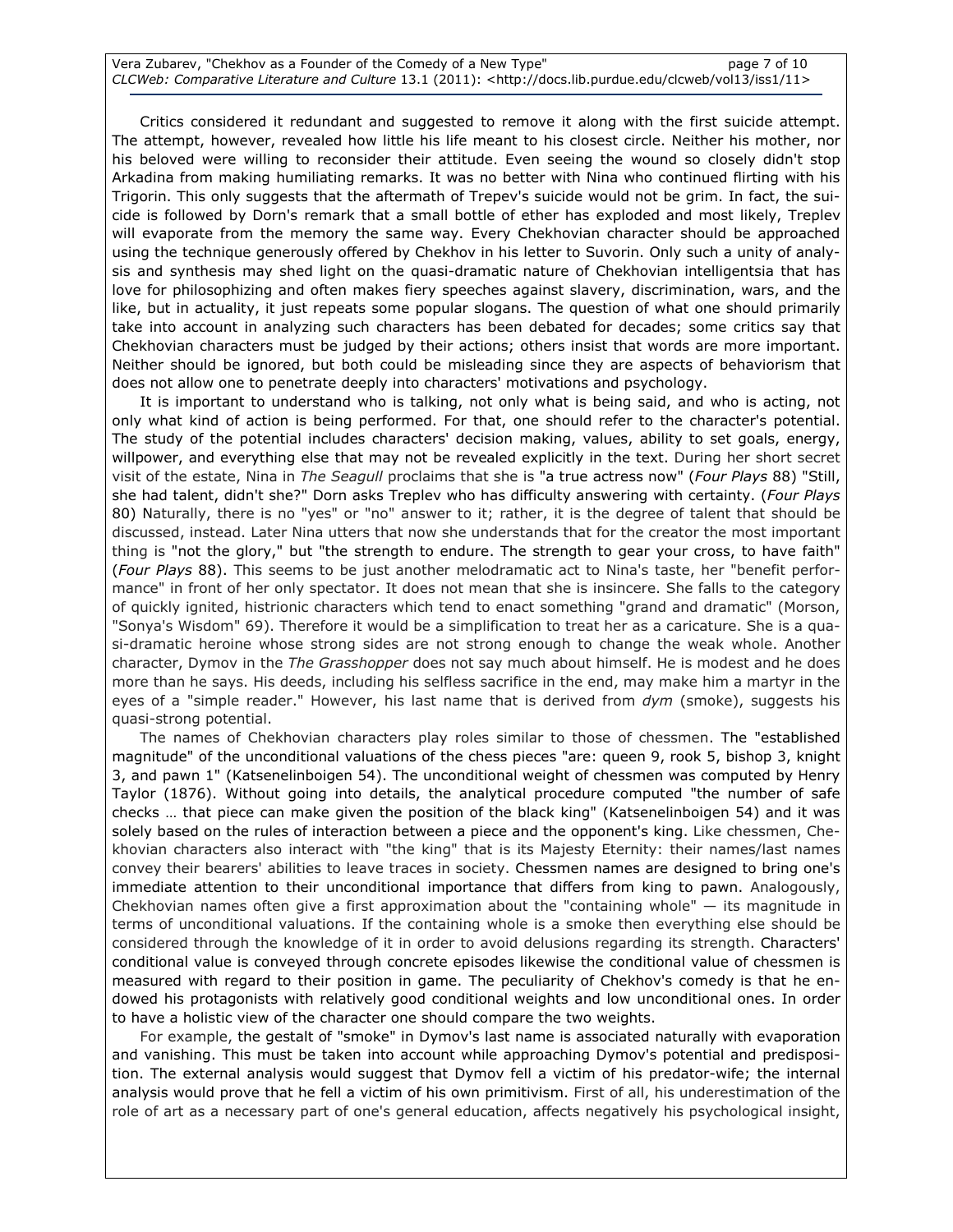#### Vera Zubarev, "Chekhov as a Founder of the Comedy of a New Type" by each company page 8 of 10 CLCWeb: Comparative Literature and Culture 13.1 (2011): <http://docs.lib.purdue.edu/clcweb/vol13/iss1/11>

emotionality, imagination, fantasies, sensitivity to details and many other things important in the sphere of human relationships. It is his own narrow-mindedness that should be blamed for his failure, including the choice of the spouse he made. The lack of those same qualities affected Dymov's professional abilities, as well. While reading the story in Chekhov's pince-nez, one may come across some peculiar details of ironic nature. First of all, it concerns Dymov's passion for anatomization. As a pathologist he deals with the static analysis of a formerly dynamic system. He discloses the pathology post factum when it is too late for the patient, now deceased. This is correlated with Dymov's inability to comprehend the dynamic changes in his personal life whose pathological development is unclear only to him. Still, after everything is revealed under the scalpel of life he decides to pretend that nothing has happened, hoping that the decomposition of a dead "body" of his marriage will not go fast. Dymov dedicates his afternoons to anatomization; he is carried away by the process so much that he doesn't even notice when he cuts himself couple of times. This dangerous carelessness may cause him life as it happens with Turgenev's Bazarov in Fathers and Sons, but fortunately and miraculously he remains unharmed. Ironically, Dymov is immune to the dead; ptomaine does not kill him. He dies from the living. His colleague by the name Korosteliov, exclaims that "Compare him with all of us. He was a great man, an extraordinary man!" ("The Grasshopper" <http://www.ibiblio.org/eldritch/ac/grasshopper.htm>). Well, perhaps he was, compared to the man whose last name was derived from korostel' (corncrake). Among such "corncrakes" Dymov was a Gulliver, indeed. By the same token, his dream of becoming a good general pathologist seems to be utopian: general pathology is based on systemic approaches to diseases and understanding of dynamic changes. Dymov's positive sides, such as willingness to self-sacrifice (perhaps, from hopelessness) and kindness, are "for the most part attractive" and may win one's favor, but, overall, they don't contribute to his general improvements.

The principle of integration of the part and the whole finds its further elaborations in Chekhov's bewildering plays in which a group of characters becomes the main protagonist. The introduction of a group poses a question of how to evaluate a group potential. In systems thinking, a group can be approached either as an aggregate or as a system: both are different representations of the whole. The difference is that if only objects of the group are considered then we talk about an aggregate. The introduction of relations between the objects forms a system. Such a differentiation is crucial in evaluating a group because it affects the result. For instance, if a group consists of objects of average potentials, the aggregate is considered to be of average potential. The analysis of relations may change one's estimation of the group. As an aggregate, a Chekhovian group may be treated as having average or above average potential, considering characters' intelligence, their education, experience, and the like. As a system, Chekhovian groups perform in a very poor way, eventually turning into a selfdestructive unity. Therefore, the quasi-strong potential of the Chekhovian group is revealed when the aggregate is compared to the system. At this point, the aggregate's potential may be taken for a segmental strength of the weak system. The group in Three Sisters is relatively strong as an aggregate: it includes teachers, the military, doctors, all of whom are intelligent, educated people. As a system, it doesn't seem viable at all.

Like an army without a general, the Prozorov family is lost in space. The late Prozorov father all his life had led his domestic "army" through everyday obscurity to the goal clear only to himself. He developed his simple tactics and the family followed them for the rest of his life. Every day the "army" should have made a little step forward while reading, writing, and studying music and languages. The meaning of this everyday "movement" had never been opened to the "army," so after the general died the question "what for?" became suspended in midair. Eventually, the sisters set the goal in almost military fashion, exclaiming, "To Moscow!" As the general's off-springs they probably thought in terms of "seizure of territory." The question "what for?" still wasn't answered. They did not achieve their goal, and the question remains if they would be able to do it in the future. The answer leads directly to the potential of the group. The world in Three Sisters oscillates between two extremes - chaos and order. The former is represented by the civil life; the latter is linked to the symbol of uniform. The relations between the two are the following: those, who work for the government, are safe. The rest is on its own. "That which loses its form, destroys itself" a school teacher, Kulygin, concludes, and he is absolutely right (Four Plays 158). As soon as Baron Tuzenbach resigns his commission and takes off his uniform he gets killed on a duel. Significantly, the duel occurs in the government grove. On the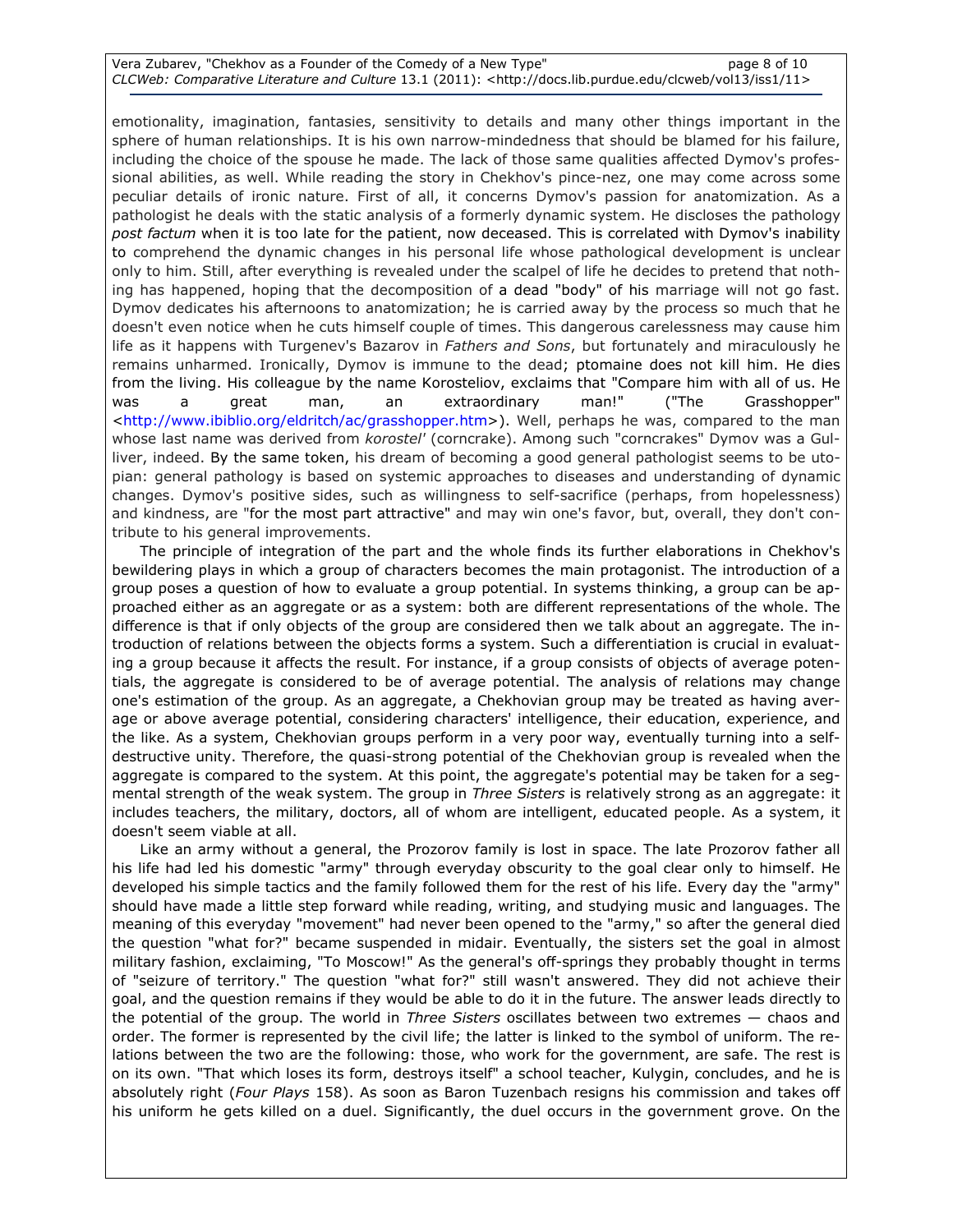contrary, old nanny Anfisa, who was banished from the house by cruel Natasha, obtains her peace and happiness in... a high school's apartment that belongs to the government: "A big flat, I have a whole room and a little of my very own. All paid for by the state. I go to sleep at night and  $-$  o lord, Mother of God, there's no happier soul on earth!" (Four Plays 207) The sisters do not share her happiness. Dreaming of freedom, they watch the birds of passage, but the irony is that birds are not free, either. Their migration is subjugated to the laws of nature. They are nothing but "soldiers" of instinct. It is not a coincidence that one of the soldiers is given a bird name, Skvortsov (skvorets [starling]). The army and the birds become relevant in the play: both are seemingly free to "fly," both leave the city in autumn, and both do that in accordance with their "orders." There is no escape — the extremes are destructive, but if chaos destroys one's body, the order destroys one's soul.

It is ironic that the positional style in literature does not enjoy the same popularity as it does in chess where it has become the mainstream style for masters. Quite the contrary, the positional fiction still struggles with the mainstream literature which forces out "difficult" works. Rodnianskaia outlines some basic features of "difficult literary works" of post-Chekhov period. Among them, a diversion from entertainment, an "increasing opacity of language," open ending, and plotlessness. Modern criticism on such works resembles the criticism on "unusual Chekhov's short stories" (Rodnianskaia Konets 442). "They said about The Lady with the Lapdog: 'That story is just an excerpt, it has no real outcome.' Well, they eventually got used to Chekhov, found a way to interpret what he had done, and even included him in the school program. The genre, however, did not become easier for the reader's perception" (Konets 443). Rodnianskaia calls the "difficult literature" "literature squared" (Konets 442), saying that to read such literature a "qualification is required."

In hindsight, Russian writers of post-Chekhov period introduce various aspects of the comedy of a new type in their works. Aleksandr Vampilov's open-ended plays (see Izbarnnoe) with quasi-dramatic characters echo Chekhov's "unresolved" stories and plays. Still, he prefers to keep a main protagonist instead of a group, and his plot is structured around a "catchy" element, which keeps the reader in suspense, as it is in Utinaia okhota (Duck's Hunt) and Voron'ia roshcha (Raven Grove). Liudmila Petrushevskaia follows Chekhov's principle of a slowly developing, "positional" plot with a group of protagonists, from three in *Chinzano* (Chinzano) to more than seventeen in *Moskovskii khor* (The Moscovian Choir). The groups, however, are of a weak, not quasi-strong, potential. Aleksandr Volodin introduces Chekhovian tonality by focusing on the occurring rather than the eventful. Besides, he prefers a small group to a single protagonist. In Starshaia sestra (Older Sister) both sisters are the focus of the play and the main events are offstage. Nevertheless, his characters are of dramatic nature: they are capable of changes and they do evolve. The number of writers working in the direction of adopting aspects and working towards the "comedy of a new type" is growing and it is gratifying to see that Chekhov's innovative thinking and writing remains an important element of drama.

#### Works Cited

Ackoff, Russell L. Creating the Corporate Future. New York: John Wiley & Sons, 1981.

- Chekhov, Anton Pavlovich. Pisma (Letters). Polnoye sobranie sochinenij i pisem (Complete Works and Letters). Moskva: Nauka, 1974-1980. 30 vols.
- Chekhov, Anton Pavlovich. "The Grasshopper." Trans. Constance Garnet. The Wife and Other Stories. By Anton Pavlovich Chekhov. <http://www.ibiblio.org/eldritch/ac/grasshopper.htm>.
- Chekhov, Anton Pavlovich. Sochineniia (Works) Polnoye sobranie sochinenij i pisem (Complete Works and Letters). Moskva: Nauka, 1974-1980. 30 vols.
- Chekhov, Anton Pavlovich. Letters of Anton Chekhov to His Family and Friends with Biographical Sketch. Trans. Constance Garnett. New York: Macmillan, 1920.
- Chudakov, Aleksandr Pavlovich. Poetika Chekhova (Chekhov's Poetics). Moskva: Nauka, 1971.
- Dobroliubov, Nikolai Alexandrovich. "Nechto o didaktizme v povestiakh i romanakh" ("Something about Didactics in Novelettes and Novels"). Dobroliubov Nikolai Alexandrovich (2009): <http://az.lib.ru/d/dobroljubow\_n\_a/text\_0460.shtml>.

Ermilov, V.V. AP. Chekhov. Moscow: Sovetskii pisatel', 1959.

Fadeeva, N.I. Novatorstvo dramaturgii A.P. Chekhova (The Innovations of Chekhov's Dramaturgy). Tver: TGU P, 1991.

Grawe, Paul. Comedy in Space, Time, and the Imagination. Chicago: Nelson-Hall, 1983.